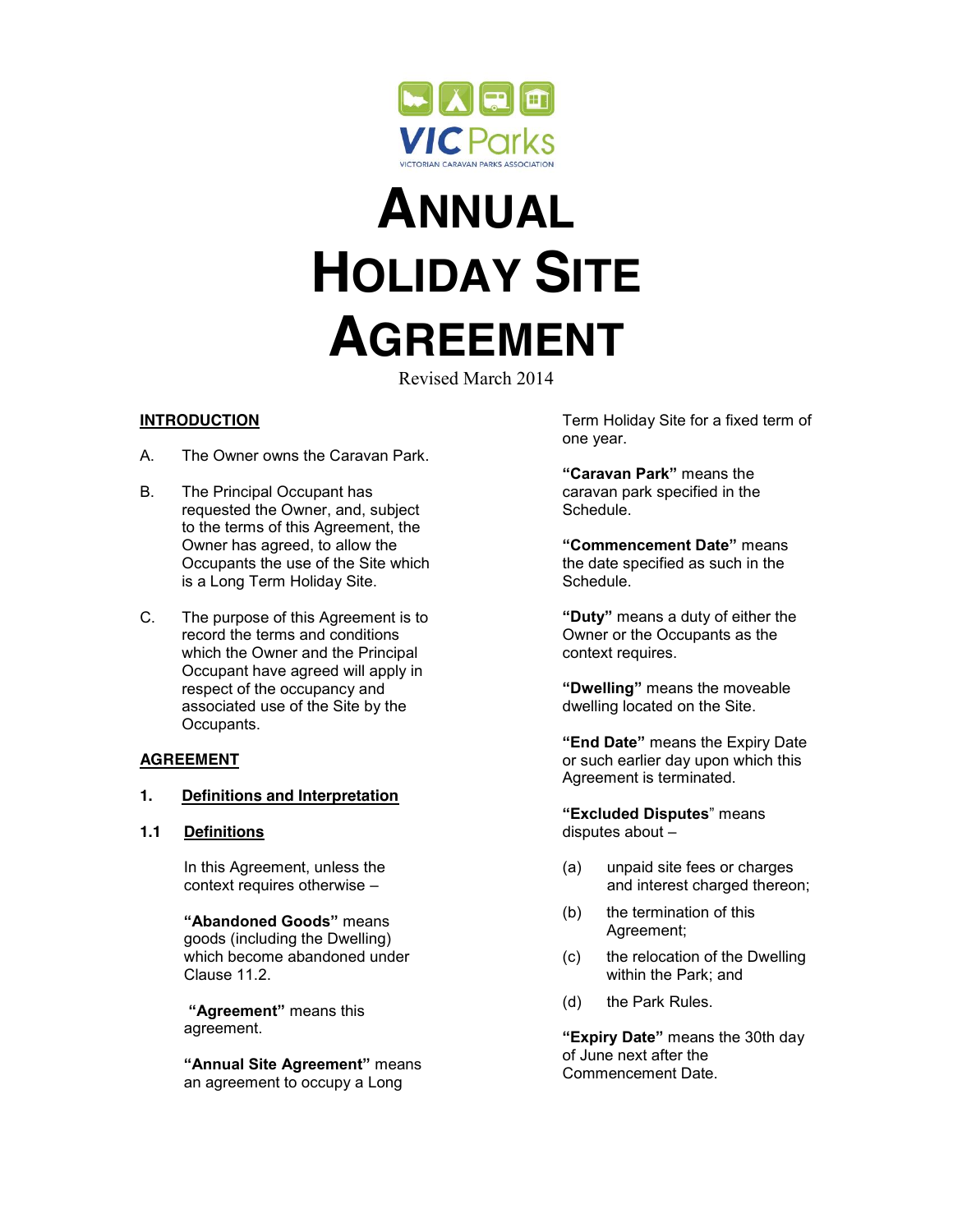**"Further Agreement"** means a further agreement offered by the Owner under clause 13.2.

**"Long Term Holiday Site"** means a site within the Park which has been reserved for an extended period and upon which is situated a moveable dwelling which is occupied from time to time on a Non Residential Basis.

**"Motor Vehicle"** includes motor car, motor truck, motorcycle, motorscooter, utility, sports utility vehicle, camper vehicle and any other motorised vehicle.

**"Non Residential Basis"** means, in respect to a site, that the site is not occupied by any person as his or her sole or principal place of residence.

**"Occupants"** includes the Principal Occupant and the Permitted Occupants.

**"Office of the Essential Services Commission"** means the State Government of Victoria's Independent Economic Regulator of Essential Services.

**"Owner"** means the person or entity named as such in the Schedule and includes the Owner's Authorised Representative.

**"Owner's Authorised Representative"** means any person authorized in writing by the Owner as such for the purposes of this Agreement

**"Park Rules"** means the rules published by the Owner from time to time in accordance with the Regulations.

**"Permitted Continuous Period"** means 45 days.

….……………….………………………… …………………………………

**"Permitted Nights"** means the number of nights specified in the Schedule.

**"Permitted Occupants"** means the Principal Occupant and the other persons named in the Schedule as permitted occupants.

**"Principal Occupant"** means the person named as such in the Schedule and who has signed this Agreement for himself or herself and on behalf of all Permitted Occupants.

**"Relocation Costs"** means the reasonable costs of relocating the Dwelling in accordance with a direction of the Owner under clause 7.1 hereof but, for the avoidance of doubt, must not include any allowance for loss of amenity.

**"Schedule"** means the schedule to this Agreement.

**"Site"** means the site, within the Caravan Park, specified in the Schedule.

**"Site Fee"** means the site fee specified in the Schedule.

**"Statutory Order"** means any order, requirement or recommendation made by any competent authority and issued to either the Owner or the Principal Occupant.

**"Term"** means the term specified in clause 2.2.

**"Vehicle"** includes Motor Vehicles, caravans, trailers and boats.

**"Visitor"** means a person, other than the Occupants, who occupies the Site at any time with the consent of any of the Occupants and any person coming on to the Park to visit any person occupying the Dwelling at any time.

(Signature of Principal Occupant/s) (Signature of Caravan Park Owner /Manager)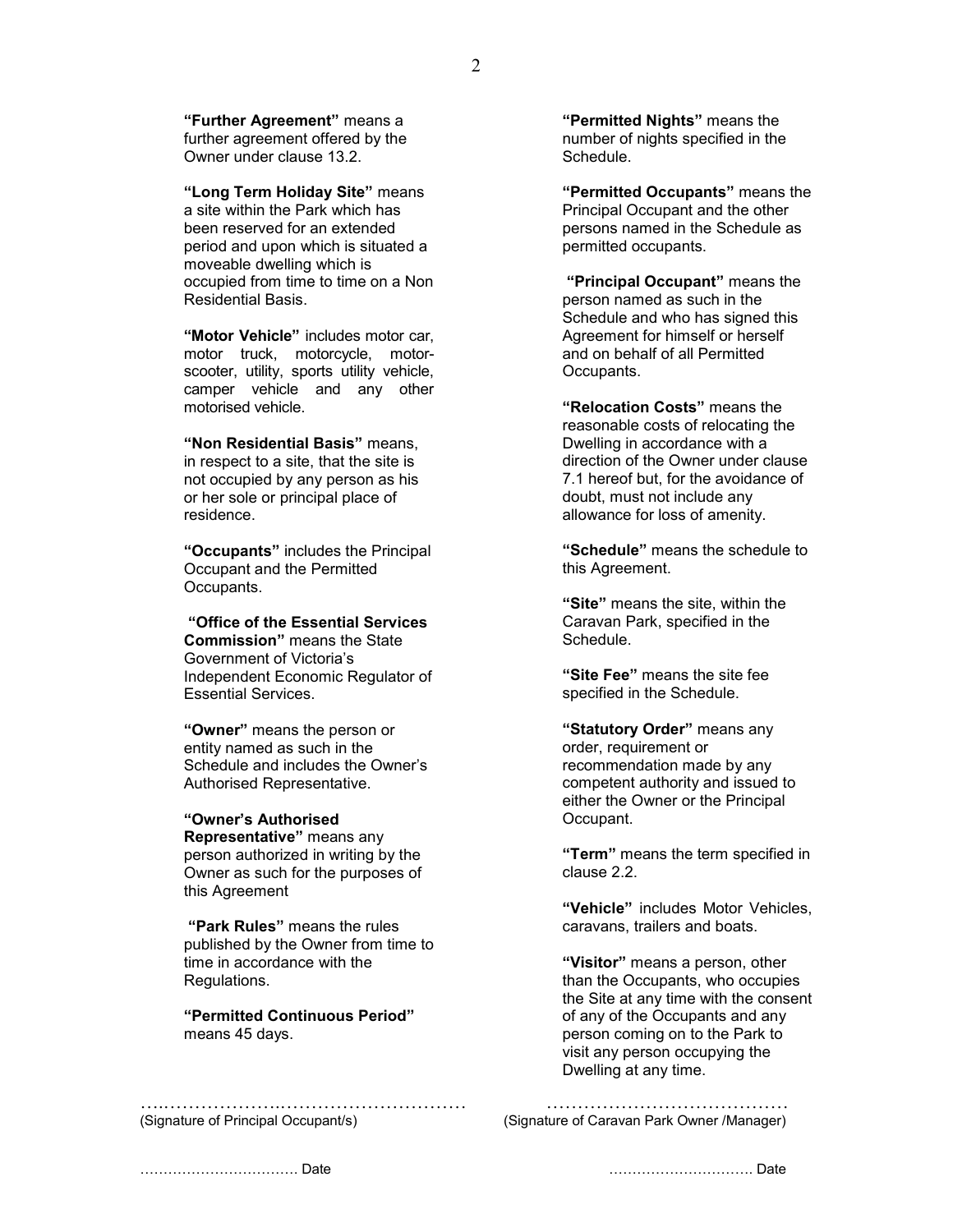**"Works"** means any building, renovation, refurbishment or maintenance works.

#### **1.2 Interpretation.**

- 1.2.1 words importing the singular shall (where appropriate) include the plural and vice versa;
- 1.2.2 words importing any one gender shall (where appropriate) include the other gender;
- 1.2.3 words importing natural persons shall (where appropriate) include corporations, firms, unincorporated associations, partnerships, trusts and any other entities recognised by law and vice versa;
- 1.2.4 headings are for convenience of reference only and shall not affect the meaning or interpretation of this Agreement;
- 1.2.5 references to any statutory enactment or law shall be construed as references to that enactment or law as amended or modified or re-enacted from time to time and to the corresponding provisions of any similar enactment or law of any other relevant jurisdiction;
- 1.2.6 references to Sections, Clauses, Sub-Clauses, paragraphs and Schedules shall be construed as references to the Sections, Clauses, Sub-Clauses, paragraphs

….……………….………………………… …………………………………

and Schedules of and to this Agreement; and

1.2.7 Where a party to this Agreement comprises two or more persons, each of those persons expressly & irrevocably agree they are jointly and severally bound by that party's obligations under this Agreement.

#### **2. Grant and Term**

- 2.1 The Owner grants the Occupants a licence to occupy the Site subject to the terms of this Agreement.
- 2.2 This Agreement commences on the Commencement Date and shall continue until the 30th day of June next following the Commencement Date or such earlier date upon which it is terminated in accordance with this Agreement or as specified in the Schedule.
- 2.3 For the avoidance of doubt, the Owner and the Principal Occupant acknowledge that they each enter into this Agreement based on their common intention that under no circumstances shall any person who has the right to use the Site under this Agreement be or become a resident or a site tenant within the meaning of the *Residential Tenancies Act* 1997 (Vic).

#### **3. Payments**

## **Site Fee and Other Charges**

- 3.1 The Principal Occupant must pay
	- 3.1.1 the Site Fee in advance; and
	- 3.1.2 Charges in addition to the Site Fee as specified in Item 11 of the Schedule.
	- 3.1.3 Any charge or fee for any Dwelling located on the site

(Signature of Principal Occupant/s) (Signature of Caravan Park Owner /Manager)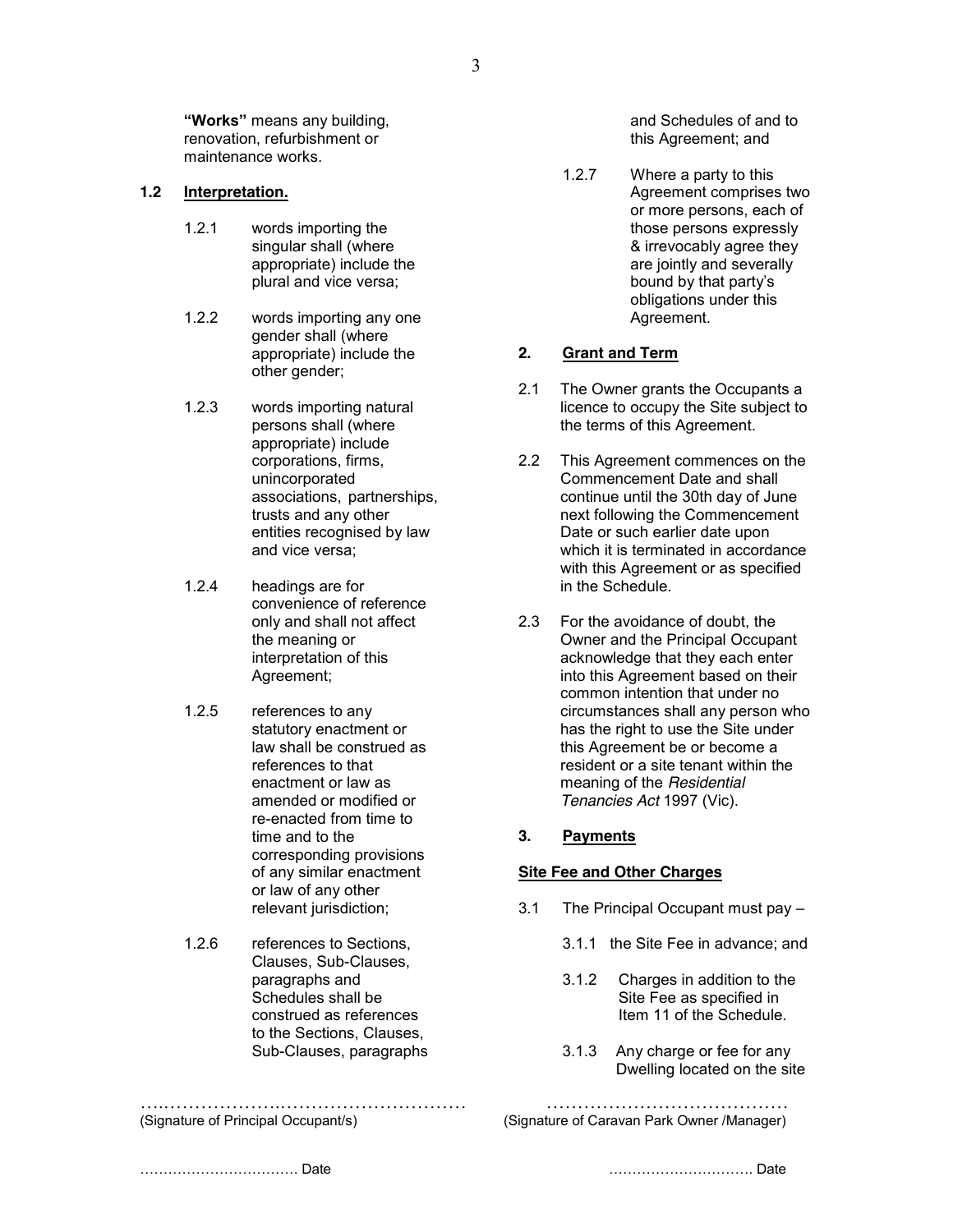that is required by or at the direction of, or to comply with a policy of, any competent authority.

- 3.2 The Principal Occupant will only be required to pay the Owner for the use of any electricity, gas and water used by the Occupants if such services are individually metered and the costs disclosed in the Schedule. The Owner shall provide the Principal Occupant with copies of any relevant meter readings on request.
- 3.3 The Principal Occupant will be liable to pay the Owner where applicable any electrical supply charge or other periodic fee for the supply of electricity as determined and amended from time to time by the Office of the Essential Services Commission.
- 3.4 Subject to clause 3.3, the Owner will pay for the cost of provision to the Site of all reticulated services available in the Caravan Park if those services are not separately metered.
- 3.5 The Principal Occupant acknowledges that if at any time the Site is separately charged rated or taxed by any local government. statutory or other authority having jurisdiction over the Site, then such rates, taxes or charges, or, if the Term is for only part of the rating period, a pro-rata proportion thereof, shall be reimbursed to the Owner by the Principal Occupant as and when due. Where applicable, there will be an equitable adjustment to the Site Fee if there is a corresponding reduction in the rates charges and taxes incurred charged or assessed in respect to the Caravan Park.

#### **4. Duties of Owner**

The Owner must –

….……………….………………………… …………………………………

- 4.1 perform all duties specified as being duties of the Owner;
- 4.2 ensure that the Site is vacant so that the Occupants can move in on the Commencement Date;
- 4.3 allow the Occupants use of the Site without unreasonable interruption by the Owner;
- 4.4 subject to Clause 5.4, allow the Permitted Occupants to occupy the Site and use the facilities of the park for the Permitted Nights.
- 4.5 keep common areas, gardens, roadways, paths and recreation areas in the Park clean and in a safe condition;
- 4.6 maintain, repair and keep clean and tidy all communal bathrooms, toilets, laundries and other communal facilities in the Caravan Park;

#### **5. Duties of Occupants**

The Principal Occupant must –

- 5.1 perform all duties as being duties of the Occupants;
- 5.2 ensure that the Site is used on a Non Residential Basis only;
- 5.3 ensure that the Permitted Occupants and Visitors comply with the Park Rules and all of the duties specified in this Agreement as being duties of the Occupants;
- 5.4 ensure that neither himself nor any of the Occupants use the Site for any continuous period greater than the Permitted Continuous Period;
- 5.5 advise the Owner in writing within 7 days of changing address;
- 5.6 maintain throughout the Term a policy of insurance covering the Dwelling for its full replacement value and produce a certificate of

```
(Signature of Principal Occupant/s) (Signature of Caravan Park Owner /Manager)
```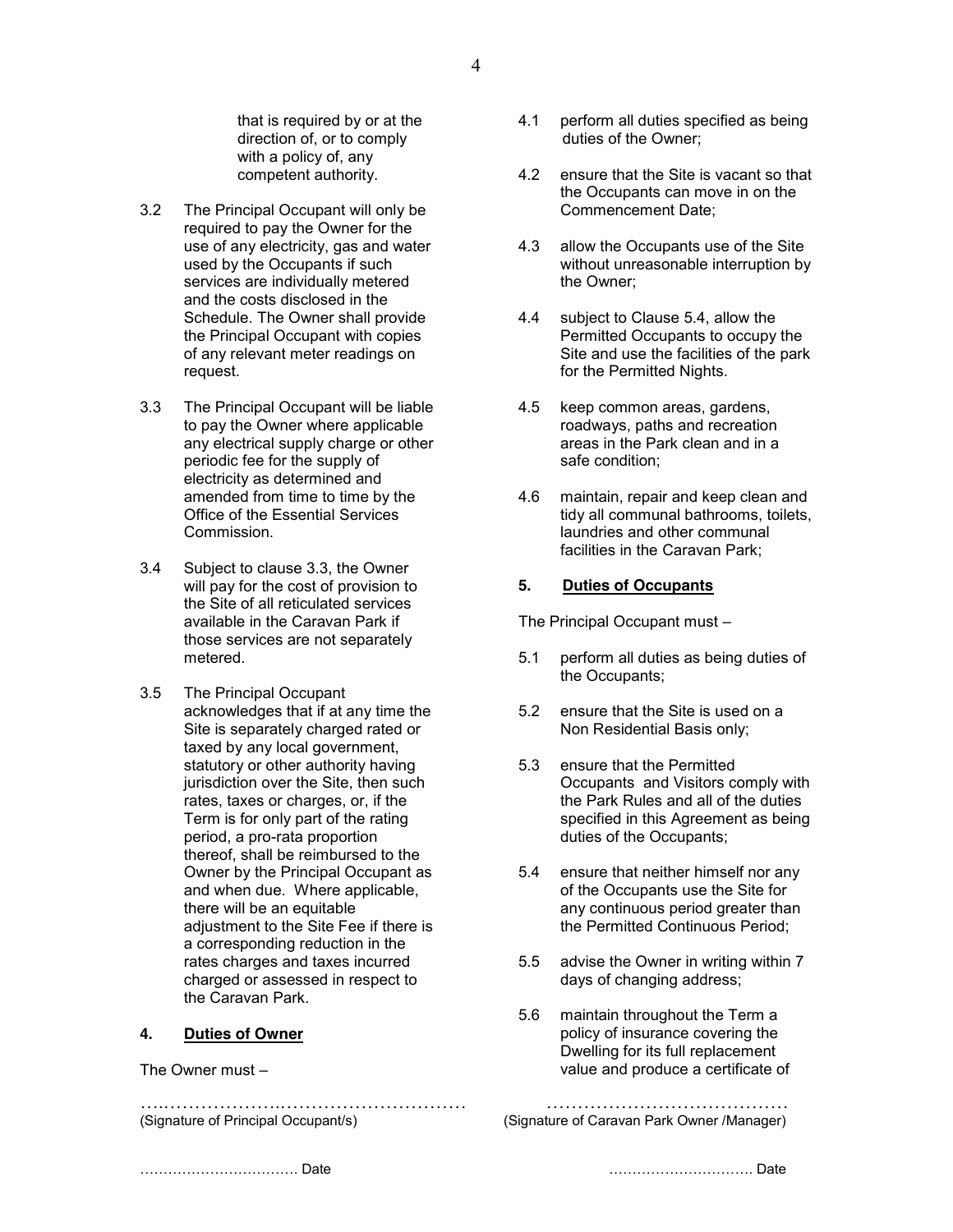currency of the policy to the Owner upon demand;

- 5.7 maintain the Site in a neat and tidy condition and comply with the reasonable directions of the Owner to do so;
- 5.8 maintain the Dwelling in good repair and in a clean and tidy condition and comply with the reasonable directions of the Owner to do so;
- 5.9 not carry out any Works on the Site without first obtaining the written consent of the Owner which may be given or withheld entirely at the discretion of the Owner;
- 5.10 not carry out, or cause to be carried out, any electrical works on the Site unless such works are carried out by a registered electrical contractor;
- 5.11 not use any electrical extension lead in the Park unless the electrical extension lead has been tested and tagged in accordance with Australian Standard 3760;
- 5.12 at the cost of the Principal Occupant comply with any Statutory Order as far as it relates to the Dwelling;
- 5.13 advise, and ensure that all Permitted Occupants and Visitors advise, the Owner each time they arrive at or depart from the Caravan Park;
- 5.14 only park on the Site the number of Vehicles specified in the Schedule and not park Vehicles and/or boats within the Caravan Park other than within areas designated for that purpose; and
- 5.15 use, and ensure that all Visitors use, the Site, the Caravan Park and all communal areas and facilities within the Caravan Park that the Occupants are entitled to use, properly.

….……………….………………………… …………………………………

## **Termination by Owner**

- 6.1 The Owner may terminate this Agreement by giving the Principal Occupant a written termination notice effective immediately if the Occupants (or any of them) or any Visitor:
	- (a) causes or allows serious damage to the Site or the Park or any facility in the Park; or
	- (b) by act or omission causes a danger to any person or property in the Park; or
	- (c) seriously interrupts the quiet and peaceful enjoyment of the Park by other occupiers; or
	- (d) uses the Site as his, her or their only or main place of residence;
	- (e) uses the Site continuously for a period greater than the Permitted Continuous Period; or
	- (f) breaches a Duty if the Occupants have previously been given not less than two written notices of breach of the Duty or a similar duty and in the most recent of those previous written notices the Owner also gave notice that if a similar breach occurred in the future the Agreement would be terminated.
- $6.2$  If
	- (a) the Site Fee or any other money due under this Agreement is more than 7 days in arrears; or
	- (b) the Site is being used for any purpose that is unlawful;

the Owner may give the Principal Occupant written notice ("Breach Notice") specifying the breach complained of and stating that if the

(Signature of Principal Occupant/s) (Signature of Caravan Park Owner /Manager)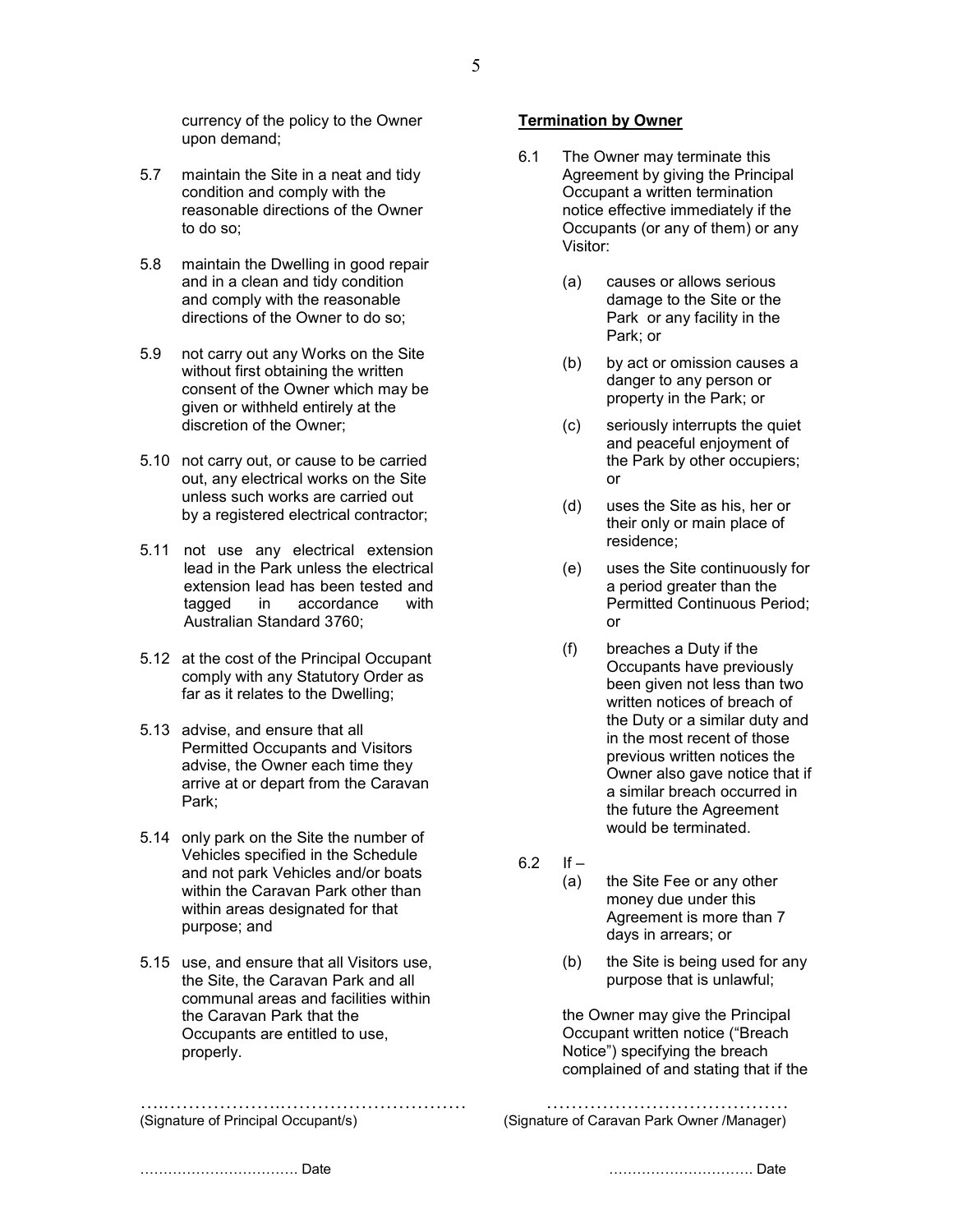breach is not remedied within 7 days of the date the Breach Notice is served on the Principal Occupant that this Agreement shall be at an end and if the breach specified in the Breach Notice is not so remedied then this Agreement shall be at an end.

## **7. Relocation of Dwelling**

- 7.1 The Owner reserves the right, at any time during the Term by notice in writing, to require the Principal Occupant to relocate the Dwelling to an alternate site within the Caravan Park by the date specified in the notice which shall be not earlier than twenty eight (28) days after the date of the notice. The Principal Occupant shall comply with any such notice.
- 7.2 The Owner shall reimburse the Principal Occupant in respect of the Relocation Costs unless the relocation of the Dwelling is required by the direction of, or to comply with a policy of, any competent authority in which case the Relocation Costs must be borne solely and entirely by the Principal Occupant.

#### **8. Ending of Agreement**

- 8.1 This Agreement ends
	- (a) if the Principal Occupant sells, transfers, assigns or bequeaths ownership of or title to the Dwelling;
	- (b) if it is so agreed between the Principal Occupant and the Owner in writing;
	- (c) if the Principal Occupant vacates with the consent of the Owner in writing;
	- (d) if it is properly terminated by either the Owner or the Principal Occupant in accordance with this Agreement;

- (e) if the Principal Occupant abandons the Dwelling; or
- (f) if the Site or the Caravan Park becomes unfit for human habitation,
- (g) at the commencement of any new agreement in writing between the Principal Occupant and the Owner; or
- (h) on the Expiry Date or End Date.
- 8.2 On the End Date the Principal Occupant must immediately vacate the Site and remove all of the Occupants' property (including the Dwelling unless it has been sold to remain on the Site and the Owner has entered into an Annual Holiday Site Agreement with the purchaser) from the Site and in any event leave the Site in a clean and tidy condition.
- 8.3 The parties enter into this Agreement with the common intention that it will run for the entire Term. Subject to clause 8.5, if this Agreement comes to an end before the Expiry Date the Principal Occupant is not entitled to a refund of any fees paid under this Agreement even if the fees have been paid up to a date after the End Date.
- 8.4 Subject to clause 8.5, any fees payable by the Principal Occupant under this Agreement that have not been paid as at the End Date shall be a liquidated debt payable by the Principal Occupant to the Owner on demand.
- 8.5 The Principal Occupant shall be entitled to a pro-rata refund of any prepaid fees if this Agreement ends for the reason prescribed in paragraph (f) of Clause 8.1 or if this Agreement is properly terminated by the Principal Occupant because of a breach by the Owner.

….……………….………………………… ………………………………… (Signature of Principal Occupant/s) (Signature of Caravan Park Owner /Manager)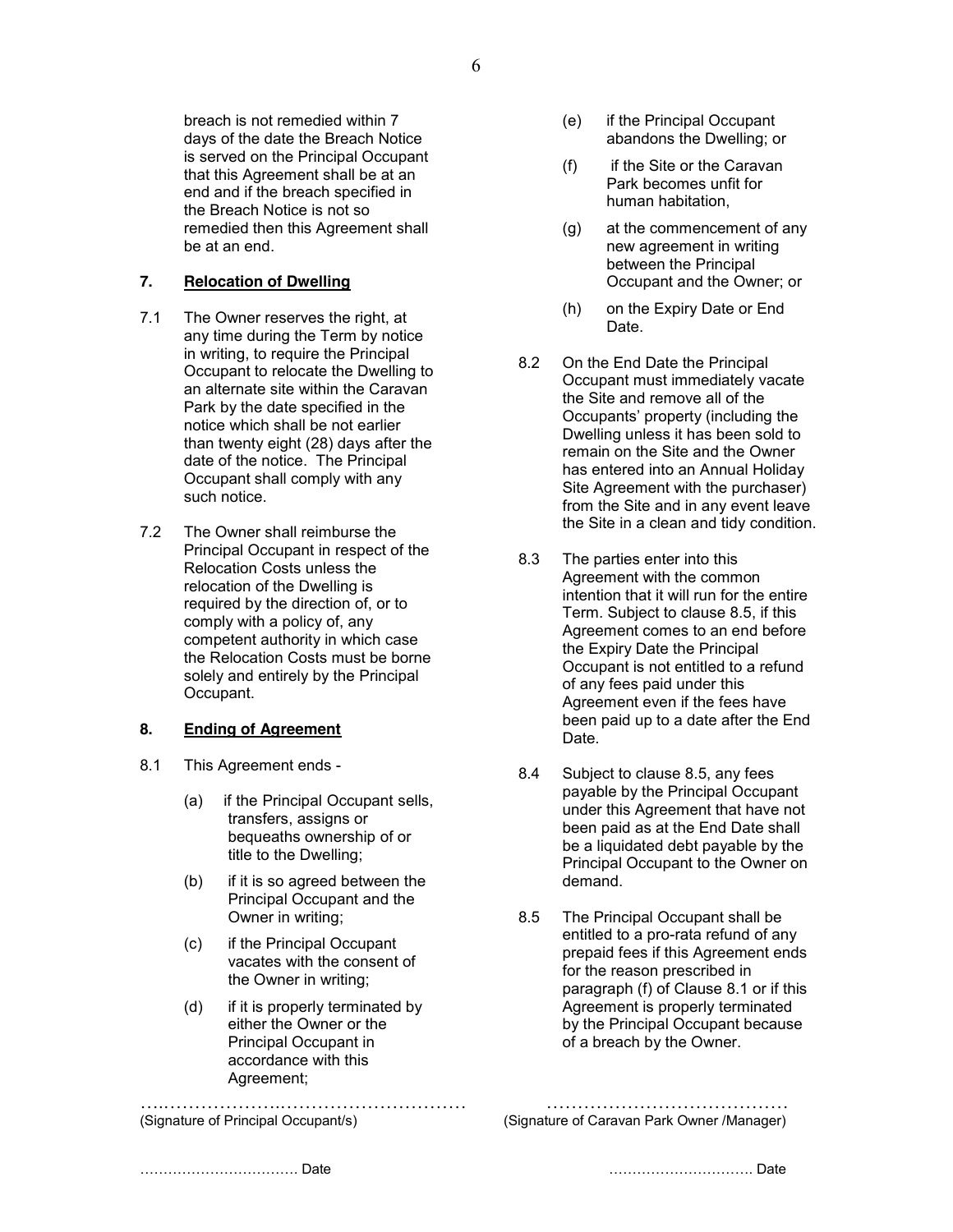## **9. Visitors**

- 9.1 The Principal Occupant must make prior arrangements with, and obtain the consent of the Owner if the Dwelling is to be occupied by a Visitor.
- 9.2 The Owner may charge the Principal Occupant additional site fees in respect of any Visitor who stays in the Dwelling. Any such additional site fee will be no greater than that which is charged for additional persons occupying short term tourist sites in the Caravan Park.
- 9.3 Any breach by a Visitor of this Agreement or of the Park Rules shall be deemed to be a breach by the Principal Occupant.
- 9.4 Visitors may not stay on the Site or in the Dwelling for longer than the period set out in Item 8.3 of the Schedule;
- 9.5 no more than the number of Visitors specified in Item 8.2 of the Schedule may stay at the Site or in the Dwelling at any time;
- 9.6 the combined number of Occupants and Visitors at any time shall not, without the approval of the Owner. exceed the maximum number of persons on site set out in Item 8.1 of the Schedule;
- 9.7 all Occupants and Visitors must be accommodated in the Dwelling. At no time is any person permitted to camp on the Site;
- 9.8 the Site Tenant must not require a Visitor to pay any fee for staying on the Site or in the Dwelling.

#### **10. Sale of Dwelling**

10.1 If the Principal Occupant wishes to sell the Dwelling to remain on Site, the Principal Occupant must

- (a) request permission from the Owner, in writing, to sell the Dwelling on Site, 28 days prior to entering into any agreement to sell or dispose of the Dwelling; and
- (b) inform any prospective purchaser that the sale of the Dwelling ends this Agreement; and
- (c) advise any prospective purchaser that they must make their own inquiries of the Owner with respect to the prospects of entering into an agreement enabling them to occupy the Site.
- 10.2 The Owner reserves the right to charge a transfer fee upon the sale of the Dwelling to remain on the Site to be calculated as specified in the Schedule.
- 10.3 The Owner must act reasonably in assessing any proposal advanced by the Principal Occupant for the sale of the Dwelling to remain on the Site but is not obliged to enter into an Annual Site Agreement with the purchaser of the Dwelling.

#### **11. Abandoned Goods**

- 11.1 If the Principal Occupant fails to comply with clause 8.2 of this Agreement –
	- (a) the Dwelling and any other property ("Abandoned Goods") belonging to the Occupants shall be held by the Owner under bailment on and from the day after the End Date;
	- (b) the Principal Occupant must pay to the Owner a daily storage fee equivalent to the overnight rate charged to tourists for sites in the Park as at the End Date.

….……………….………………………… ………………………………… (Signature of Principal Occupant/s) (Signature of Caravan Park Owner /Manager)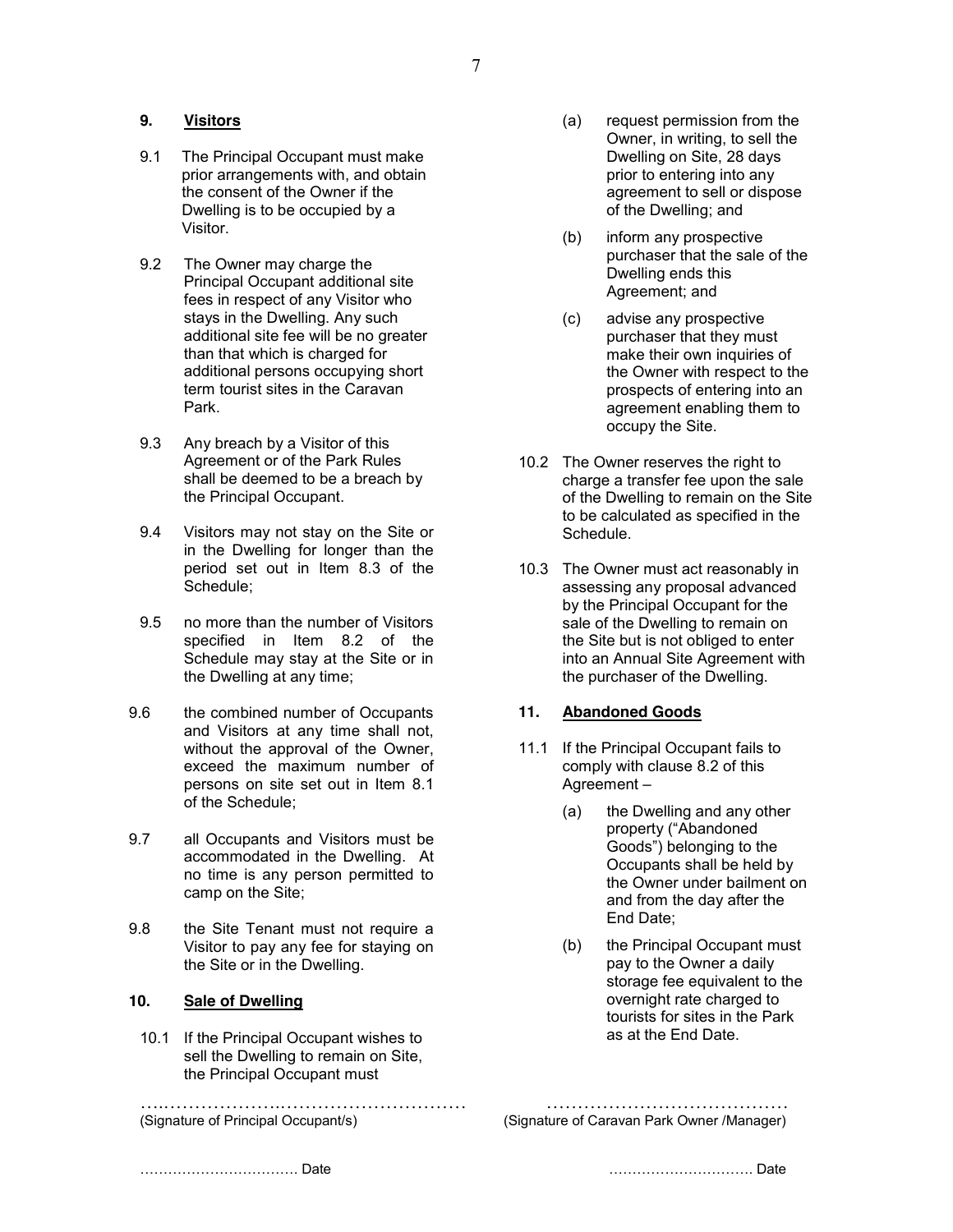- (c) The Owner must take reasonable care of the Abandoned Goods.
- (d) within 7 days of the End Date the Owner must give notice in writing to the Principal Occupant –
	- (i) advising that the Abandoned Goods are to be collected from the Park by the date specified in the notice (which must be not earlier than 28 days after the date of the notice);
	- (ii) advising of the storage fees payable and requiring them to be paid; and
	- (iii) advising that the Owner expects to be relieved of any duty to safeguard the Abandoned Goods.
- 11.2 If the Principal Occupant fails to collect the Abandoned Goods by the date specified in the notice given under clause 11.1(d)(i) or, if having taken reasonable steps to do so, the Owner is unable to locate or communicate with the Principal Occupant, the Abandoned Goods shall be uncollected goods within the meaning of, and must be dealt with by the Owner in accordance with, Part 4.2 of the *Australian Consumer Law and Fair Trading Act 2012 (Vic).*

#### **12. Dispute Resolution**

- 12.1 The parties must attempt to resolve any dispute except Excluded Disputes, by the mediation procedure.
- 12.2 The mediation procedure is
	- (a) a party may start mediation by serving a mediation notice on the other party.

- (b) the notice must `state that a dispute has arisen and identify what the dispute is.
- (c) the parties must jointly request appointment of a mediator. If the parties fail to agree on the appointment within 7 days of service of the mediation notice, either party may apply to the President of Australian Centre for International Commercial Arbitration or the nominee of the President to appoint a mediator.
- (d) once the mediator has accepted the appointment the parties must comply with the mediator's instructions.
- (e) if the dispute is not resolved within 30 days of the appointment of the mediator, or any other period agreed by the parties in writing, the mediation ceases.
- 12.3 The mediator may fix the charges for the mediation which must be paid equally by the parties.
- 12.4 The mediation is confidential and
	- (a) statements made by the mediator or the parties, and
	- (b) discussions between the participants to the mediation, before after or during the mediation, cannot be used in any legal proceedings.
- 12.6 It must be a term of the engagement of the mediator that the parties release the mediator from any court proceedings relating to this Agreement or the mediation.
- 12.7 The mediator is not bound by the rules of natural justice and may discuss the dispute with a party in the absence of any other party.

….……………….………………………… ………………………………… (Signature of Principal Occupant/s) (Signature of Caravan Park Owner /Manager)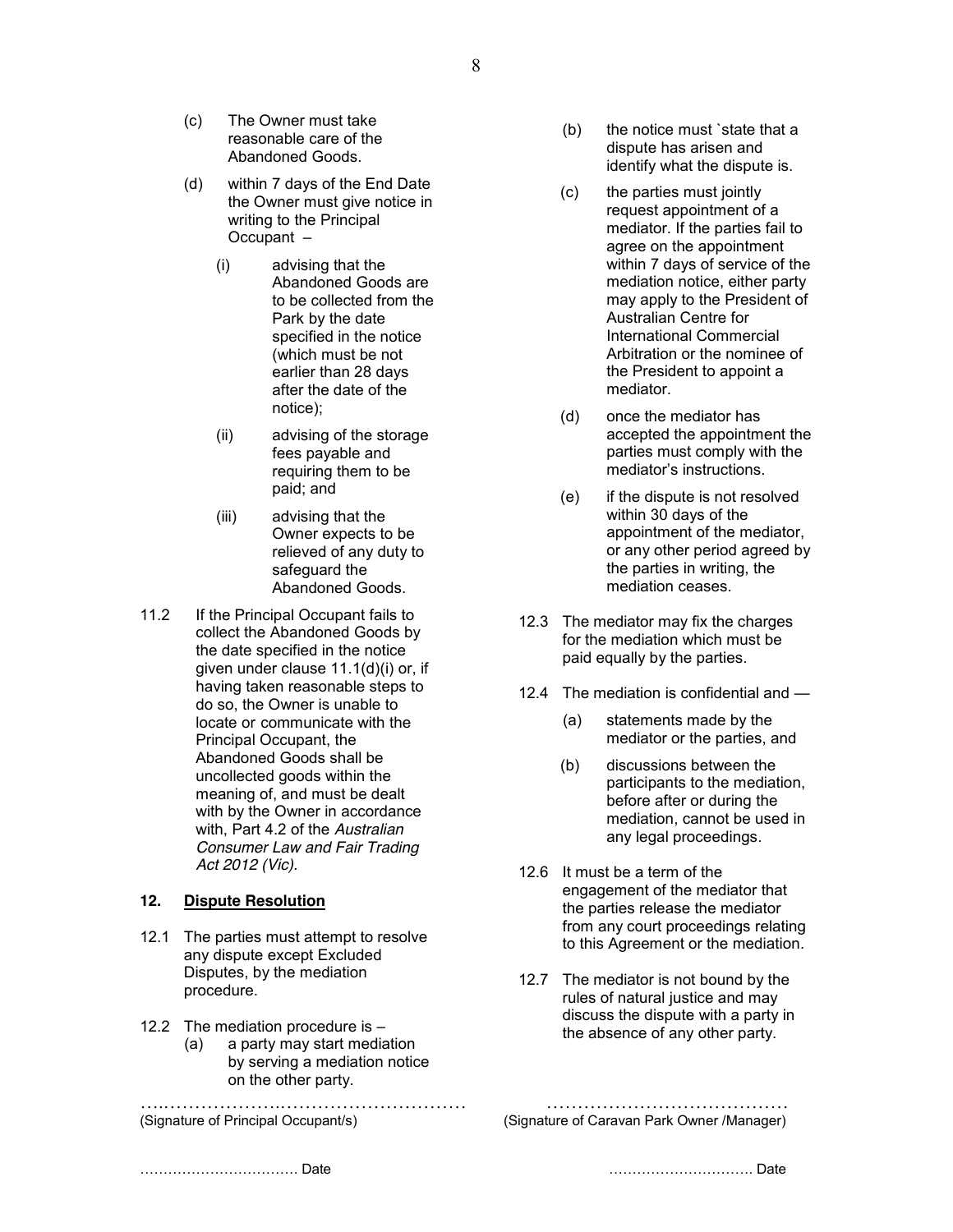12.8 The parties agree that in any proceedings between them in any Court or Tribunal each may be represented by a legal practitioner or legal practitioners of his, her or its its choice.

## **13 No Right of Renewal**

- 13.1 The parties acknowledge and agree that this agreement is for a fixed term from the Commencement Date to the Expiry Date. The Principal Occupant acknowledges and agrees that at the end of the fixed term the Principal Occupant has no right to renew this agreement and that this Agreement will come to an end on the Expiry Date in accordance with clause 8.1(h).
- 13.2 Notwithstanding clause 13.1, the Owner may, entirely at the discretion of the Owner, give written notice to the Principal Occupant not less than 60 days before the Expiry Date, offering the Principal Occupant a further agreement on the terms (including as to site fee and site number) specified in the then current Annual Holiday Site Agreement which will be applicable in the Park immediately after the Expiry Date, two copies of which, signed by the Owner, must be enclosed with the notice given under this clause.
- 13.3 If the Owner offers the Principal Occupant a further agreement in accordance with 13.2 then the Principal Occupant may accept the offer by, not less than 30 days before the Expiry Date -
	- (a) returning to the Owner one copy of the Further Agreement signed by the Principal Occupant; and
	- (b) paying the fee, or that part thereof, due for payment under the Further Agreement on the commencement date of the Further Agreement...

If the offer made by the Owner is not accepted strictly in accordance with this clause 13.3 it will lapse.

- 13.4 If the Further Agreement is in respect of a different site to that specified in the Schedule then the grant of the Further Agreement is conditional upon the Principal Occupant, at the expense of the Principal Occupant:
	- (a) relocating the Dwelling to the site identified in the Further Agreement within 14 days of the end of this Agreement; and
	- (b) leaving the Site in good condition and repair, to the standard required by the Owner, acting reasonably.
- 13.5 For avoidance of doubt the entry by the Parties into a further agreement under this clause 13 is not a renewal of this Agreement.

# **14. General**

- 14.1 If the Principal Occupant defaults in the payment of any money due under this Agreement then the Principal Occupant must pay to the Owner upon demand interest on any money overdue during the period of default at a rate 2% higher than the rate for the time being fixed under Section 2 of the Penalty Interest Rates Act 1983 (Vic.) as at the date of the default.
- 14.2 All notices, requests, demands or other communications to any party to be given under this Agreement or in connection with it may be given to or made upon the party in writing and may be given –
	- by post to the party's last known address
	- by facsimile to the facsimile number specified in the Schedule, or

….……………….………………………… …………………………………

(Signature of Principal Occupant/s) (Signature of Caravan Park Owner /Manager)